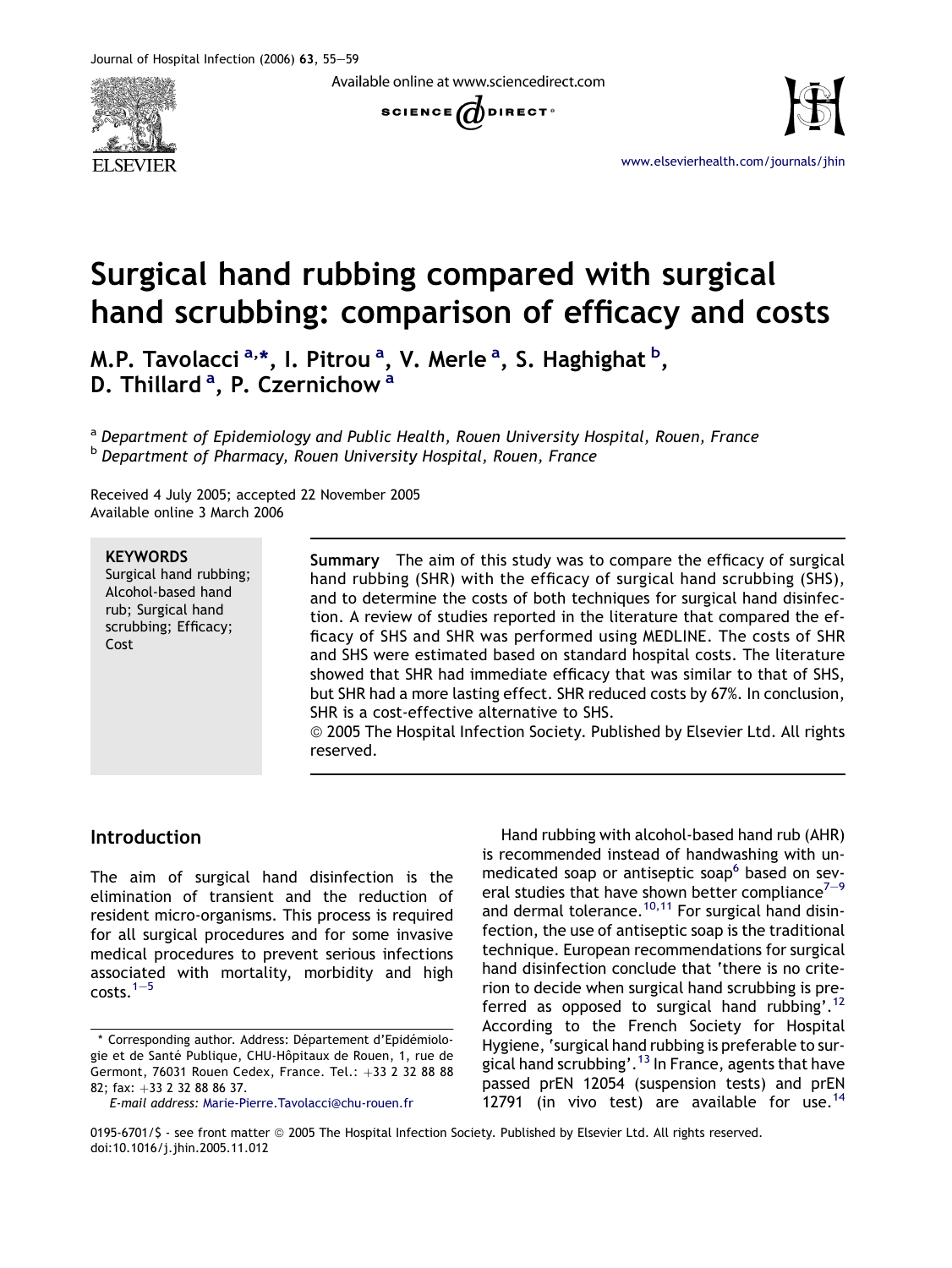However, studies have reported that lack of confidence about the efficacy of AHR is the main reason given for not adhering to hand rubbing.<sup>[15,16](#page-4-0)</sup> Confirmation of the efficacy of SHR compared with SHS may convince healthcare workers (HCWs) to use this technique. Cost could be another reason for non-use of AHR.

The aim of this study was to compare the efficacy of SHR and SHS, and to determine the costs of both techniques for surgical hand disinfection.

## Methods

A review of published studies comparing the efficacy of surgical hand scrubbing (SHS) and surgical hand rubbing (SHR) was performed using PubMed and MEDLINE databases from 1992 to March 2005 by combining the following keywords: surgical hand disinfection and alcohol hand rubs, alcohol-based hand rub, or n-propanol or isopropanol, surgical hand rub, surgical hand scrub and surgical hand rubbing. The original articles compared the efficacy of SHS and SHR in practical conditions. Articles written in French or English were included, and articles regarding antiseptic disinfection were excluded.

The standard costs of surgical hand disinfection (SHR and SHS) were based on the hospital cost. The different products used for both techniques were established according to the recommendations for surgical hand disinfection of the French Society for Hospital Hygiene and the European recommenda-tions as follows.<sup>[12](#page-4-0)</sup>

SHS requires soaping hands and forearms for 1 min each side with antiseptic solution, brushing nails for 1 min, and rinsing with bacteriologically controlled water, sometimes using a filter depending on water quality, before soaping hands and forearms once again, then rinsing and drying them with sheets of sterile paper towel.<sup>[17](#page-4-0)</sup> Ten millilitres of 4% chlorhexidine gluconate (Hibiscrub, Regent Medical, Levallois Perret, France) or 6 mL of 4% povidone iodine (Betadine, Viatris, Merignac, France) is required. Antiseptic soap is used in the authors' setting.

Before beginning SHR, if the hands are visibly soiled, a simple wash with an unmedicated soap (4 mL) is performed, nails are cleaned with a brush, following by rinsing with standard water and careful wiping with non-sterile paper. The user is then requested to perform SHR with an AHR that cover hands and forearms as well as the elbows (4.5 mL for each side) and to continue rubbing until the hands are dry. The procedure is repeated using a second AHR application excluding the elbows (4.5 mL) (a total of 13.5 mL of AHR). The AHRs used were Sterillium Gel (ethanol) (Rivadis Laboratories, Thouard, France) and Manurub (phenoxyethanol,

n-propanol, ethanol) (Anios Laboratories, Lille, France). AHR is used in the authors' setting. The costs (tax exempt) of the various products were supplied by the economic department and the pharmacy of Rouen University Hospital, and the costs of sterile paper towels and water filters were also identified (Table I). Use of water filters depends on water quality, so the cost was calculated with or without filters. Simple washing before SHR is only necessary if hands are visibly soiled, so the cost of SHR was calculated with and without inclusion of the cost of simple handwashing.

## Results

Six efficacy studies met the selection criteria. The criteria of efficacy used were bactericidal activity (quantitative colony counts with glove juice technique and fingertip impression) or the rate of surgical site infection (SSI) in accordance with the Centers for Disease Control and Prevention definitions for nosocomial infections.<sup>[18,19](#page-4-0)</sup> The results of these studies are given in [Table II.](#page-2-0) $^{20-26}$  $^{20-26}$  $^{20-26}$  $^{20-26}$  $^{20-26}$ Efficacy appears to be equivalent or superior for SHR.

The costs of SHS and SHR are given for each product in [Table III.](#page-3-0) The global cost of each technique, taking into account whether or not simple washing was performed before SHR and the use or non-use of a water filter with SHS, is shown in [Figure 1](#page-3-0). The cost of a filter for each SHS

Table I Cost of the different products required for surgical hand scrubbing and surgical hand rubbing (in Euros, 2005)

| Products                                                                   | Cost $(\in$ , tax exempt) |
|----------------------------------------------------------------------------|---------------------------|
| Antiseptic soap<br>Hibiscrub (500 mL)<br>Betadine scrub (500 mL)           | 3.40<br>3.15              |
| Nail brush<br>Sterile towel (two sheets)                                   | 0.28<br>0.70              |
| Antibacterial water filters<br>Pall Aguasafe '7 jours'<br>Phagofiltre C500 | 27.00<br>54.00            |
| Unmedicated soap<br>Aniosoft (1 L)<br>Non-sterile towel (98 sheets)        | 3.20<br>0.52              |
| Alcohol-based hand rubs<br>Manurub (500 mL)<br>Sterillium Gel (475 mL)     | 2.28<br>2.90              |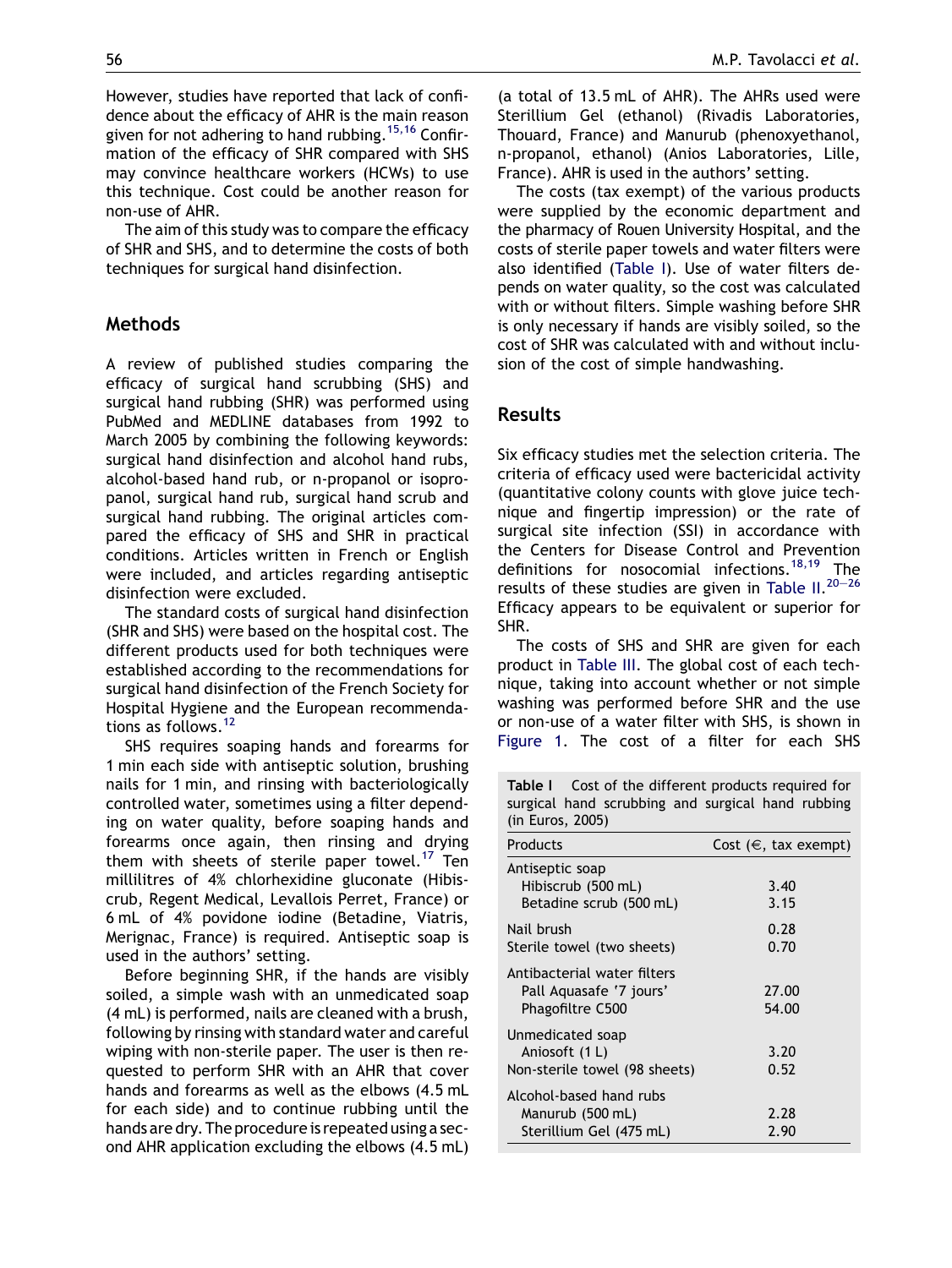<span id="page-2-0"></span>

| Reference                                                                                                                                                                                                               | Methods                                                 | <b>SHS</b>                                                                                                                                                                                                  | <b>SHR</b>                                                                                                       | Criteria of efficacy                | Time of measure                                      | Results                                                                  |
|-------------------------------------------------------------------------------------------------------------------------------------------------------------------------------------------------------------------------|---------------------------------------------------------|-------------------------------------------------------------------------------------------------------------------------------------------------------------------------------------------------------------|------------------------------------------------------------------------------------------------------------------|-------------------------------------|------------------------------------------------------|--------------------------------------------------------------------------|
| Hobson et al. <sup>20</sup>                                                                                                                                                                                             | 90 healthy volunteers                                   | <b>Betadine or Hibiclens</b>                                                                                                                                                                                | Trispetin<br>(total time of 3 min)                                                                               | Bactericidal activity <sup>a</sup>  | 1 min, $3 h$ and $6 h$<br>after operation            | $SHR > SHS$ to 1 min,<br>$3h$ and $6h$                                   |
| Larson et al. <sup>21</sup>                                                                                                                                                                                             | 20 healthy volunteers                                   | Chlorhexidine 4%                                                                                                                                                                                            | 61% ethyl alcohol, 1%<br>chlorhexidine, 3 * 2 mL                                                                 | Bactericidal activity <sup>a</sup>  | Pre and post<br>operative                            | SHR > SHS                                                                |
| Bryce et al. <sup>22</sup>                                                                                                                                                                                              | Observation                                             | Betadine or Hibiscrub                                                                                                                                                                                       | Manorapid, 3 * 5 mL;<br>total time of 3 min<br>(prior to the first)<br>procedure: wash with<br>unmedicated soap) | Bactericidal activity <sup>a</sup>  | 15 pre and post<br>operative                         | Operation $<$ 2 h:<br>no difference,<br>Operation $>$ 3 h:<br>SHR > SHS  |
| Pietsch <sup>23</sup>                                                                                                                                                                                                   | Randomized crossover Hibiscrub<br>trial; 60 volunteers  |                                                                                                                                                                                                             | Sterilium                                                                                                        | Bactericidal activity <sup>a</sup>  | Before and after<br>treatment and<br>after operation | $SHR > SHS$ after<br>treatment and<br>after intervention                 |
| Mulberry et al. <sup>25</sup>                                                                                                                                                                                           | Randomized trial;<br>137 volunteers                     | Chlorhexidine 4%                                                                                                                                                                                            | 1% chlorhexidine/<br>alcohol, 3 * 2 mL                                                                           | Bactericidal activity <sup>a</sup>  | 1 min, $3 h$ and $6 h$<br>after operation            | $SHR > SHS$ to 1 min,<br>$3h$ and $6h$                                   |
| Marchetti et al. <sup>24</sup>                                                                                                                                                                                          | 20 healthy volunteers                                   | Derman plus, Hibiscrub,<br><b>Betadine</b>                                                                                                                                                                  | Softa Man, Sterillium,<br>(total time of 3 min)                                                                  | Bactericidal activity <sup>a</sup>  | Immediately and<br>3 h after<br>operation            | Sterillium $>$ n-propanol<br>60%, antiseptic<br>soap = $n$ -propanol 60% |
| Parienti et al. <sup>26</sup>                                                                                                                                                                                           | Randomized crossover<br>trial; 2252 SHR and<br>2135 SHS | Betadine or Hibiscrub                                                                                                                                                                                       | Sterillium, twice 5 mL<br>(twice 2 min 30) (prior<br>to the first procedure:<br>wash with unmedicated<br>soap)   | Rate of surgical<br>site infections |                                                      | 2.44% (SHR) vs 2.48%<br>(SHS) $(P < 0.01$ ; test<br>of equivalence)      |
| Betadine: povidone iodine 4%.<br>Derman Plus: 1% triclosan.<br>Hibiscrub, Hibiclens: chlorhexidine 4%.<br>Triseptin: 70% ethanol.<br>Manorapid: 54% ethanol, 10% 1-propanol.<br>Softa Man: 45% ethanol, 18% 1-propanol. |                                                         | Sterilium: 45% 2-propanol, 30% 1-propanol, 0.2% mecetronium etilsulphate.<br>Bactericidal activity: quantitative colony counts with fingertip impression cultures and/or glove juice culture. <sup>18</sup> |                                                                                                                  |                                     |                                                      |                                                                          |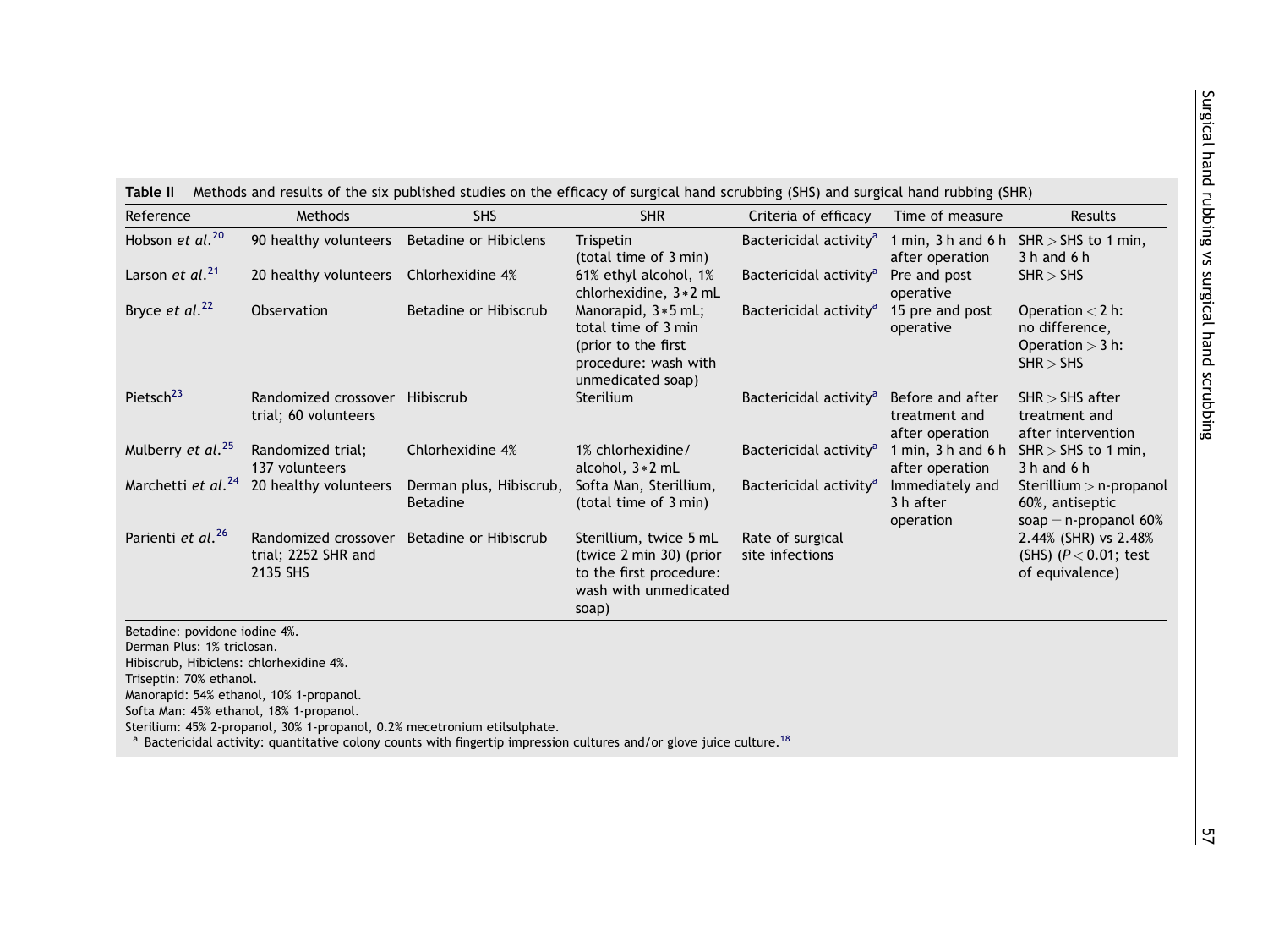| <b>Products</b>                                                  |                  | Surgical hand rubbing<br>$(\in$ , tax free) | Surgical hand scrubbing $(\in$ , tax exempt) |                       |                              |                       |
|------------------------------------------------------------------|------------------|---------------------------------------------|----------------------------------------------|-----------------------|------------------------------|-----------------------|
| Unmedicated soap<br>Non-sterile towel<br>Alcohol-based hand rubs | 0.013<br>0.011   | 0.013<br>0.011<br>Sterilium Gel             | Hibiscrub                                    |                       | <b>Betadine</b>              |                       |
| or antiseptic soap<br>Sterile towel                              | Manurub<br>0.062 | 0.082                                       | 0.067<br>0.700                               |                       | 0.038<br>0.700               |                       |
| Nail brush<br>Water filter                                       | 0.280            | 0.280                                       | 0.280<br>Single use<br>0.077                 | Multipurpose<br>0.027 | 0.280<br>Single use<br>0.077 | Multipurpose<br>0.027 |
| Total $(\in)$                                                    | 0.366            | 0.386                                       | 1.124                                        | 1.074                 | 1.095                        | 1.045                 |

<span id="page-3-0"></span>Table III Cost of surgical hand scrubbing and surgical hand rubbing (in Euros, tax exempt)

procedure was assessed and the result of the sensitivity analysis with a single-use filter is shown in [Figure 2.](#page-4-0) The cost only varied slightly beyond 35 SHS procedures per day.

#### **Discussion**

This literature review indicated that SHR has an immediate bactericidal efficacy, similar to that of SHS, but with a more lasting effect. SHR was equivalent to SHS in preventing SSI after clean and clean-contaminated surgery. SHR was found to reduce the cost of hand disinfection by 67%. The sensitivity analysis showed that the cost of SHS is only slightly modified beyond 35 SHS procedures per day and per water tap. The cost of SHR can also be lower for short and repeated operations, where washing with unmedicated soap is not always necessary, or for invasive procedures requiring surgical hand disinfection if hands are not visibly soiled.<sup>[12,13](#page-4-0)</sup> The savings generated using SHR are not restricted to the cost of the procedure. The cost of HCWs' time was not estimated but SHR saves  $1-2$  min (SHS takes 5 min whereas SHR generally takes 3 min).<sup>[13](#page-4-0)</sup> Similarly, the use of SHR for surgical hand disinfection avoids the need for bacteriological control of water or use of a filter. The cost savings generated by reducing water samples can therefore add to the overall economy.

In conclusion, the use of SHR should be considered by HCWs as an attractive alternative to SHR, with a similar efficacy and a lower cost. SHR is also a cost-effective alternative to SHS outside the operating theatre (i.e. intensive care units, interventional radiology) where water is not systematically bacteriologically controlled and could be a source of nosocomial infection. $27,28$  This approach could contribute to improved quality of



Figure 1 Global cost of a surgical disinfection according to the techniques, products and washing with unmedicated soap and use of a water filter. SG, Sterilium Gel; SW, simple washing with unmedicated soap; M, Manurub; B, Betadine; H, Hibitane.